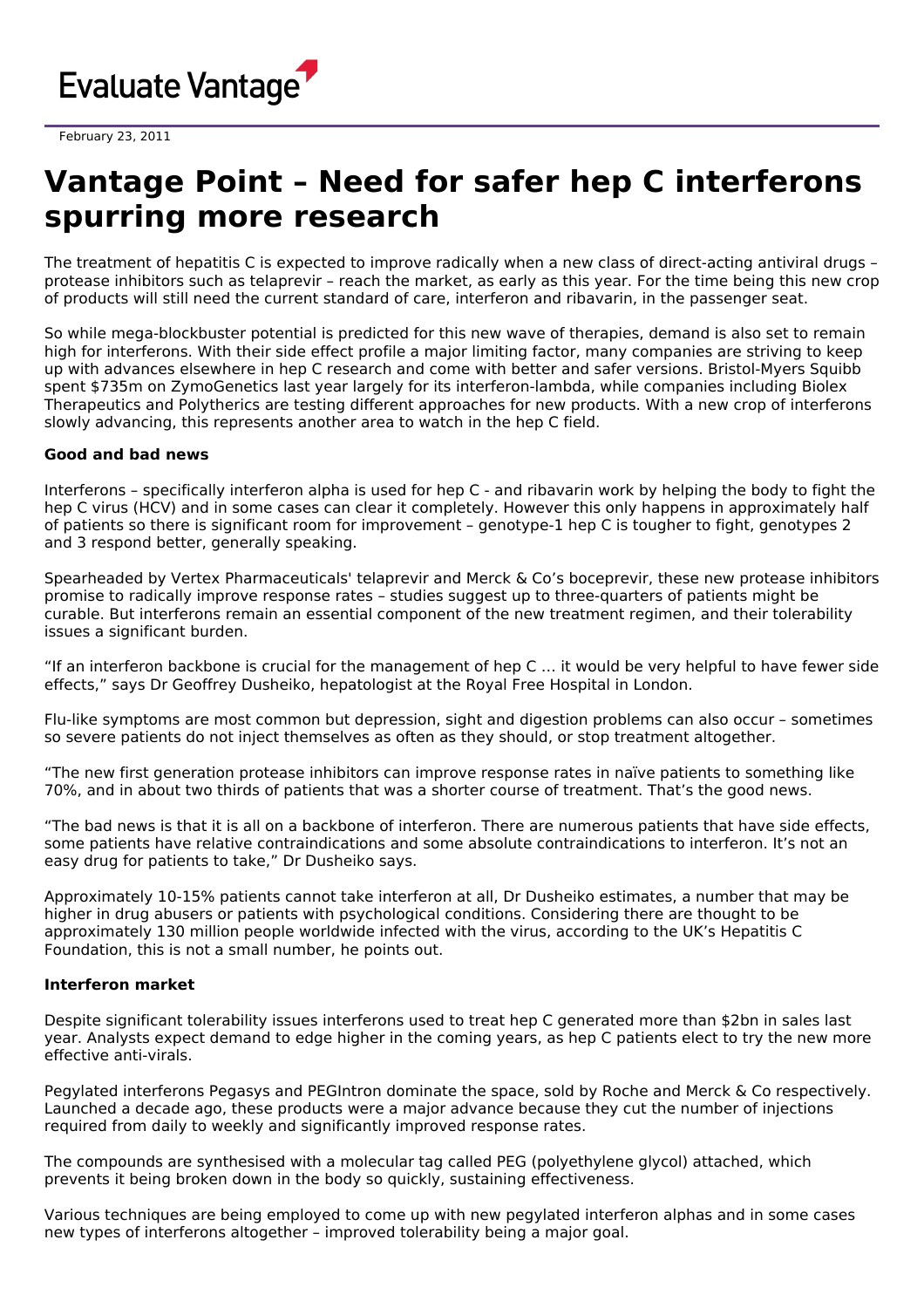# **Peg alternative**

One of the most advanced with a new interferon is North Carolina company Biolex, which is preparing for pivotal trials of its candidate, Locteron.

Using its platform technology Lex System, which genetically transforms the aquatic plant Lemna to produce biologic product candidates, the company has developed a controlled release version of interferon alpha 2b.

As a result, Locteron is dosed less frequently, every two weeks, and the 'burst effect' seen when current pegylated products are initially injected is eliminated, the company says.

"You get a nice even release of the drug over a two-week period," Dale Sander, Biolex's chief financial officer, tells EP Vantage. "In the early first 12 hours you get a much slower rise to Cmax [peak drug concentration in the body], which appears to eradicate a lot of the side effects."

Small mid-stage studies found Locteron superior to existing interferons on both efficacy and safety, with more than a 60% reduction in flu-symptoms.

This now needs to be repeated in much larger late-stage studies and Biolex is in talks with numerous potential partners, including big pharma, Mr Sander says. He hopes to strike a deal in the first half of this year, before pivotal studies begin.

## **Big backing**

Evidence that new interferons are not just the realm of hopeful young biotechs came last year when Bristol-Myers bought [ZymoGenetics,](http://www.epvantage.com/Universal/View.aspx?type=Story&id=223164&isEPVantage=yes) gaining full control of a product that it had licensed two years previously (Bristol-Myers Squibb deals for new gentler and kinder interferon, September 8, 2010).

Called PEG-interferon lambda, the molecule binds to a unique receptor with a more limited distribution throughout the body than the receptor for interferon alpha. The company hopes this will mean fewer side effects without compromising on efficacy.

A phase IIb study called Emerge is ongoing, seeking to recruit 600 patients, and could yield data in a couple of months time. Few financial analysts are attaching great hope to the product yet so these results will be read with interest - consensus data shows a launch in 2014 has been pencilled and sales of \$87m by 2016, according to EvaluatePharma.

# **Tried and tested**

The BMS product might be the most heavily-backed interferon in the pipeline but it still has much to prove. Biolex's Mr Sander points out that lambda does not have the decade's worth of supportive data that alpha has, and this could certainly make the regulatory pathway trickier.

New versions of pegylated interferon alpha would certainly have that advantage of familiarity, and several companies are working on this.

London-based Polytherics, for example, has developed a technique to place PEG in a different position.

"We attach the PEG so it's away from the business-end of the molecule," says Dr Ajay Mistry, Polytherics' business development manager. "We've engineered the interferon-alpha with a few histidine residues, attached the PEG to that region using our proprietary technology. What we get is an interferon-alpha that has the same half-life as [Pegasys], but is more active."

Pre-clinical data suggests the molecule's activity is eight-fold higher than existing products so the lower dosage required will mean less side effects and, ultimately, greater efficacy, Polytherics hopes.

The candidate, HiPEG-interferon-alpha-2a, has yet to be tested in humans and the company is seeking a partner to help take the product forward.

### **Early stages**

Like Polytherics, much of the work on new interferons are at early stages. The table below shows interferon alphas are most commonly being investigated, with a lot of companies attempting new pegylation technologies.

In terms of clinical development, Bristol-Myers is clearly leading the pack, although alongside Biolex others are pushing ahead with novel technologies.

For example Digna Biotech started a phase I/II study earlier this year with its interferon alfa-5 product. An